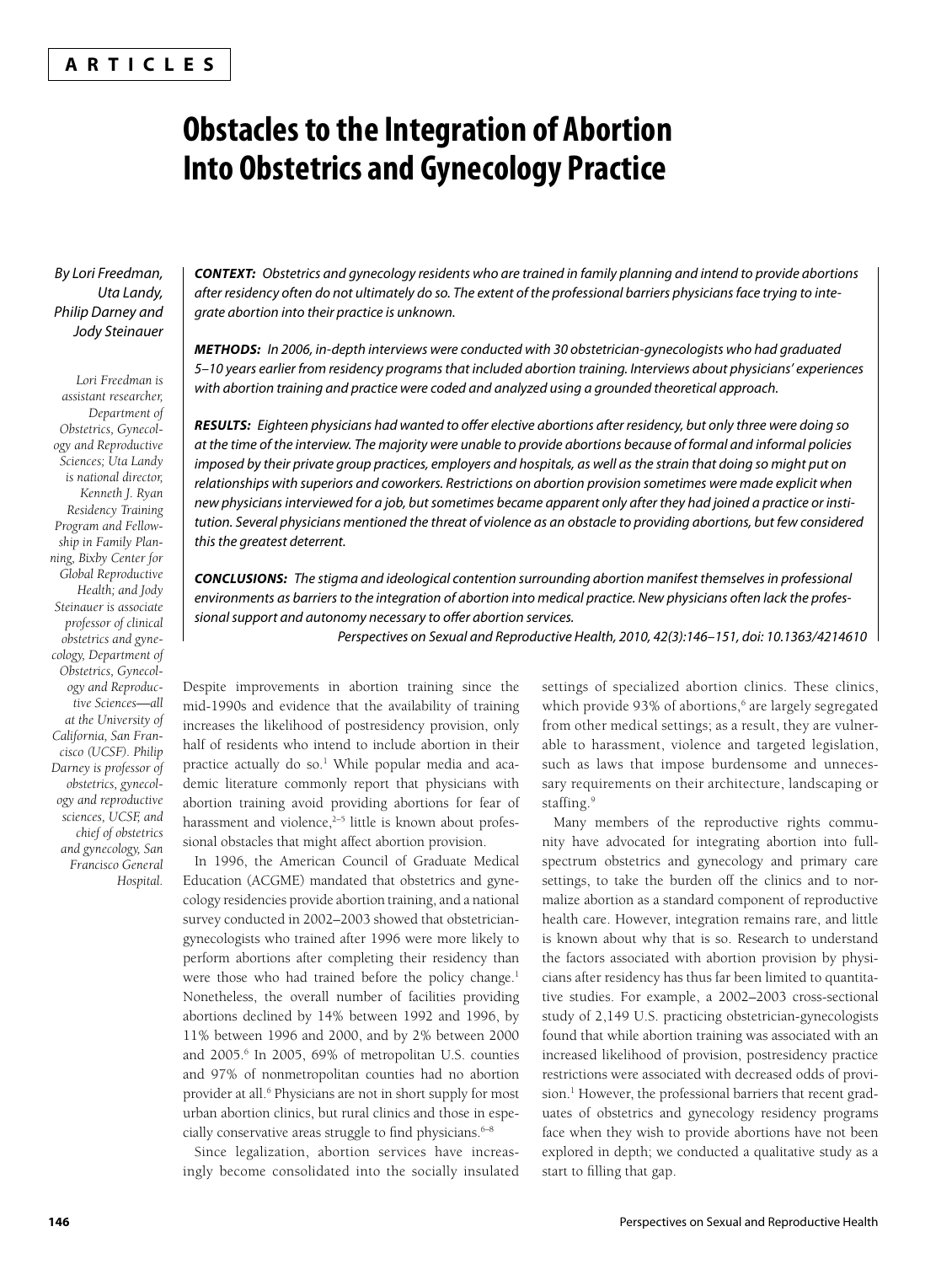# **METHODS**

Graduates of four obstetrics and gynecology residency programs that had offered routine, opt-out abortion training since before 1996 were chosen for study. Opt-out programs allocate time for abortion training in residents' schedules and expect residents to participate in that training unless they have religious or moral objections. The opposite, opt-in programs, arrange for residents to get abortion training during their elective rotations, often at off-site abortion clinics. In 2006, 51% of obstetrics and gynecology residency programs responding to a national survey reported having opt-out training, 39% reported opt-in training and the remaining 10% reported no abortion training options.10 (The ACGME mandate includes an exemption for programs with religious or moral objections to abortion.) We recruited graduates of opt-out programs because we wanted to interview physicians who had been trained in a medical setting that considered abortion training a routine aspect of residency education.

We purposively selected four programs with a strong history of abortion training that predated the ACGME mandate; each represented a different of the United States region (West, Midwest, Northeast and South). In 2006, we mailed a letter of introduction to their directors and asked them to forward our study recruitment materials to all graduates (who numbered approximately 150) from the years 1996–2001. Twenty-seven percent of the physicians returned signed consent forms by mail. Despite the low response rate, we did not ask the programs to conduct a second mailing, because we had reached our goal (aimed at balancing regional representation) of interviewing at least five physicians from each program represented in the study. Thirteen percent of respondents had opted out of abortion training for moral reasons (one of these had opted back in), and therefore the study included diverse perspectives.

The lead author, a sociologist with training in qualitative methodology, conducted in-depth interviews with respondents either in person or over the phone. The interview guide was designed with required questions and optional prompts to allow for fluid conversation, and was modified slightly during the research process to reflect new questions that arose from the early findings. Interviews took 30-60 minutes to complete and focused on participants' abortion training and subsequent professional experiences. Topics covered in detail included physicians' abortion training, professional paths since residency and decision making regarding abortion provision. Interviews were transcribed, and analytic themes that emerged were coded by the first author with Atlas.ti 5.0.

The analysis used grounded theory methods, which take an inductive approach to generate theory from the data, rather than test a hypothesis or a preselected theory. In this approach, research questions are initially very broad. After examining the data and noting recurring and meaningful themes, the researcher formulates theories

or connects the data to existing social theories that offer explanatory value to the subject. The study was approved by the University of California, San Francisco, institutional review board.

In this article, we use initials based upon pseudonyms to denote physicians' names. Thus no persons, institutions or locations beyond general region are identified in connection with the data.

## **RESULTS Overview**

Of the 40 physicians who agreed to participate, 30 were available to complete interviews. Nine each had been trained in programs in the West and the Midwest, seven in the Northeast and five in the South, although some had moved to different regions to practice. Seventy-three percent of respondents were female, approximating the proportion of new obstetrics and gynecology residents who were women in 2007–2008, the most recent year for which data are available (76%);<sup>11</sup> participants' ages ranged between 34 and 50 years, and were mainly clustered near 40.

Most respondents practiced general obstetrics and gynecology. Twenty were in private practice, and the rest worked in academic institutions (six), HMOs (three) or the military (one). Eighteen respondents had wanted to offer elective abortions after residency, five had wanted to provide abortions only under specific circumstances, and the remaining seven had not wanted to provide any abortions. However, only three physicians were offering elective abortions at the time of the interview; two of these had done fellowships in family planning and currently taught abortion in obstetrics and gynecology residency programs, and one was providing abortions in her private obstetrics and gynecology practice in a large western city. Three physicians who did not provide abortions cited violence against abortion providers as a primary deterrent. Several others mentioned violence as a concern, but found other barriers more prohibitive.

Physicians' narratives focused on professional barriers to providing abortions, which fell into three categories: practice prohibitions, strain on peer relationships and institutional restrictions. Respondents described both explicit and implied prohibitions on abortion provision where they work. Some physicians in private practice learned about these prohibitions before they were hired, and others discovered them later. Seven participants described the desire to maintain professional civility or collegiality in small group practices and felt that including abortion in their practice would not be conducive to either. Finally, 12 physicians, in both religiously affiliated and nonsectarian hospitals, reported institutional restrictions.

## **Practice Prohibitions**

-*Prohibitions made explicit before hire.* Some respondents had asked directly about abortion provision when interviewing to join a practice and had been told that it would not be permitted. Others said that their employers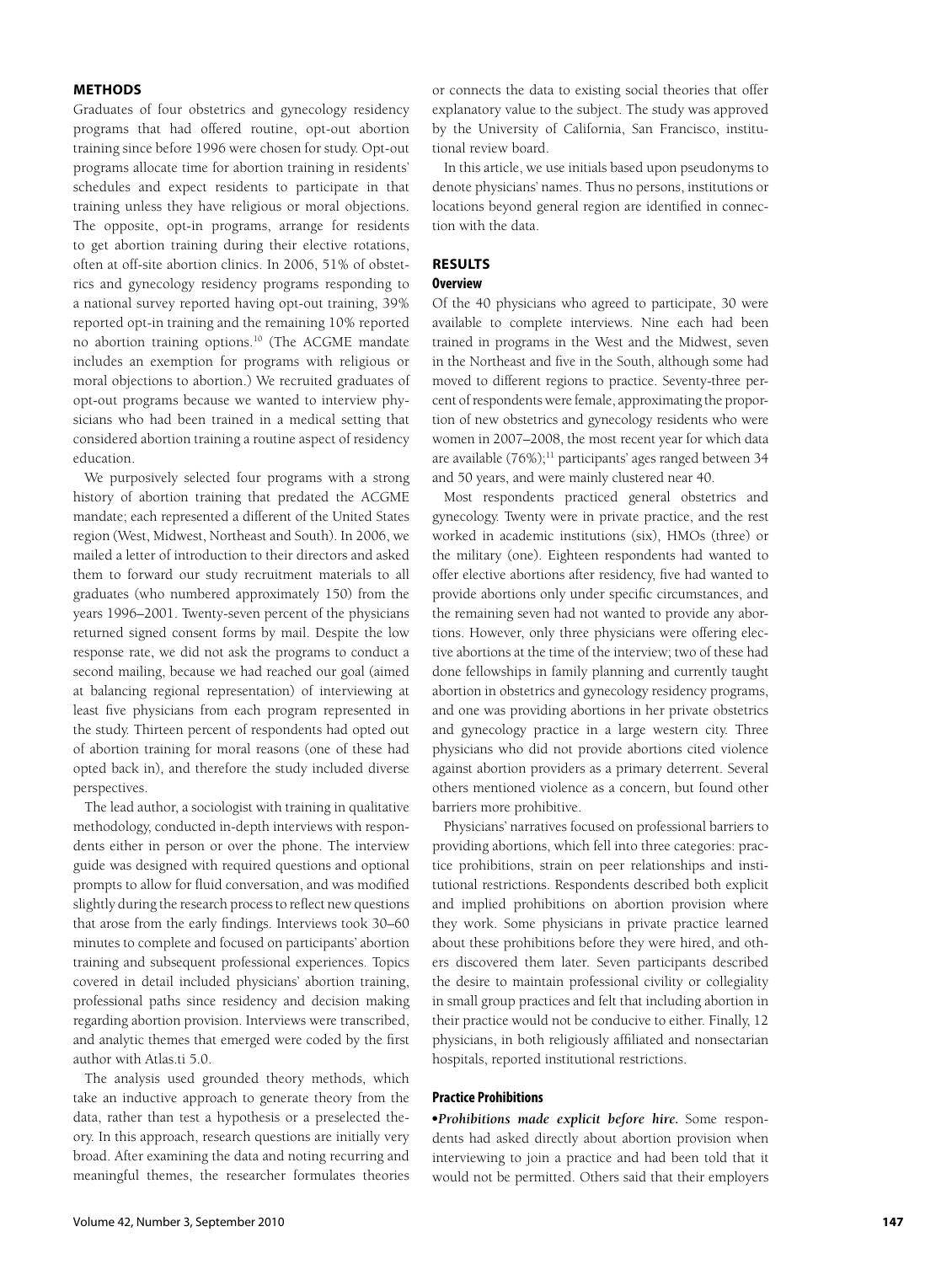had given them an unsolicited warning at the interview that abortion provision would not be tolerated. While not written into a contract, agreement not to perform abortions had been an explicit condition of employment for some and sometimes was expressed in an intimidating manner. For example, Dr. K recounted her experience in interviewing with a practice in a midsize city in the Midwest:

"In this group, you interview with all of the … partners. And the one partner who's very senior in the group and very prolife, basically his only job is to sit with you and just tell you … 'If you join this group, you will not be performing abortion procedures. And if that's a problem for you, then you will work elsewhere. Okay?'"

Although Dr. K had wanted to continue performing abortions, she took the job because the practice was one of only two obstetrics and gynecology practices in her area, and both prohibited abortion.

Similarly, Dr. S had been directly threatened by an outgoing senior partner while interviewing for a position in an obstetrics and gynecology private practice in a large midwestern city. Dr. S remembered, "He leaned across the desk and said, 'If I ever find out you did elective abortion any time in your professional life, you'll never practice medicine in [this state] again. Do you understand that?'"

In contrast, some groups communicated their abortion prohibitions in a more collegial way. For example, Dr. D, practicing in a small southern town, recalled the interview with his private group practice, in which they discussed his having participated in abortion training during residency. A senior member of the group with strong antiabortion views pressed him to explain why he had participated. The partners told him during the interview, "We're not going to be doing that." And Dr. M, practicing in the Northeast, recounted:

"When I finished my residency, I went to [a northeastern state], and I was working in a small hospital. … No one at the hospital would ever perform an abortion. … It wasn't a religious hospital, but it was a very conservative town, and they just felt like they didn't want to be associated with doing terminations. And they told me that at the interview."

-*Restrictions discovered after hire.* Other physicians learned about restrictions after beginning employment. For example, Dr. G had extensive abortion training; as a result, when she was hired by a large private group practice in a major midwestern city, she was asked to be on its abortion committee, which was designed to screen and approve abortions in the practice. The committee, which includes physicians with different areas of specialization (e.g., family practice and pediatrics) and a chaplain, discusses every case under consideration. However, Dr. G said, "the policy that we have is basically no elective abortions"; the committee approves abortions only for women whose fetus has a fatal anomaly or for whom the pregnancy may cause serious health risks, and refers other women elsewhere.

Dr. P said that abortion provision in her private, nonsectarian hospital in a southern city was similarly restrictive. Nobody had told her directly that the hospital does not allow elective procedures, but she figured it out after learning that several signatures are required to confirm that abortion is a "necessity." As she recounted:

"Let's say we have a 16-week anomaly. … We [need] a signature from the chief of staff, the maternal-fetal medicine doctor, the OB chief."

A few physicians attempted to moonlight while working in private practices where abortion provision was prohibited, and they were surprised to find out that their groups prohibited it outside the practice as well. Dr. K, from the Midwest said, "I brought it back to the group, and they nixed it and said absolutely not, just because they didn't want my name associated with the [abortion] clinic." Relatively new and powerless in the practice, none of the physicians who had gotten similar responses to their request to moonlight in abortion clinics pursued it.

In other instances, despite the absence of overt restrictions, participants found that the culture of their group practice or institution was to discourage abortion provision and refer women elsewhere for abortion services. For example, Dr. F, from a large southern city, said abortions are never done in her practice. She learned this shortly after being hired, when she noticed that abortion providers were listed in the referral book in the office. She casually asked a colleague about whether practice members do abortions, and the colleague explained that because of one senior partner's opposition, patients were always referred elsewhere for abortions.

Another physician, Dr. R, working in a suburb of a large western city, explained that she does not perform abortions because some staff at the public hospital where she performs surgery are opposed to abortion and refuse to assist in procedures. In Dr. R's view, the policies of her group practice are not prohibitive, but the culture of the practice makes it so:

"It's a big deal. I don't know if the nurses don't want to be part of it or they all just like to band together … because if you're the one that says you don't mind doing it, everyone else is going to look at you. So if there's an abortion procedure that needs to be done, I send [the woman] to Planned Parenthood. It's not worth my time and effort to jump through the hoops of the hospital to make that happen. ... Actually, in my first couple months in practice, the people that are in my office here told me, 'Don't even bother.'"

Dr. W, working in a large northeastern suburb, had encountered abortion restrictions in two work settings. In the first, she remembered, "I asked when I was interviewing, 'Do you guys do [abortions]?' They said, 'No, we usually don't.'" While abortion was not directly prohibited, she observed that it was not acceptable, as senior members of her practice would cover up the occasional abortion they performed. She explained, "Once in a while there, somebody would sneak one in and call it [an] incomplete

*Agreement not to perform abortions had been an explicit condition of employment for some.*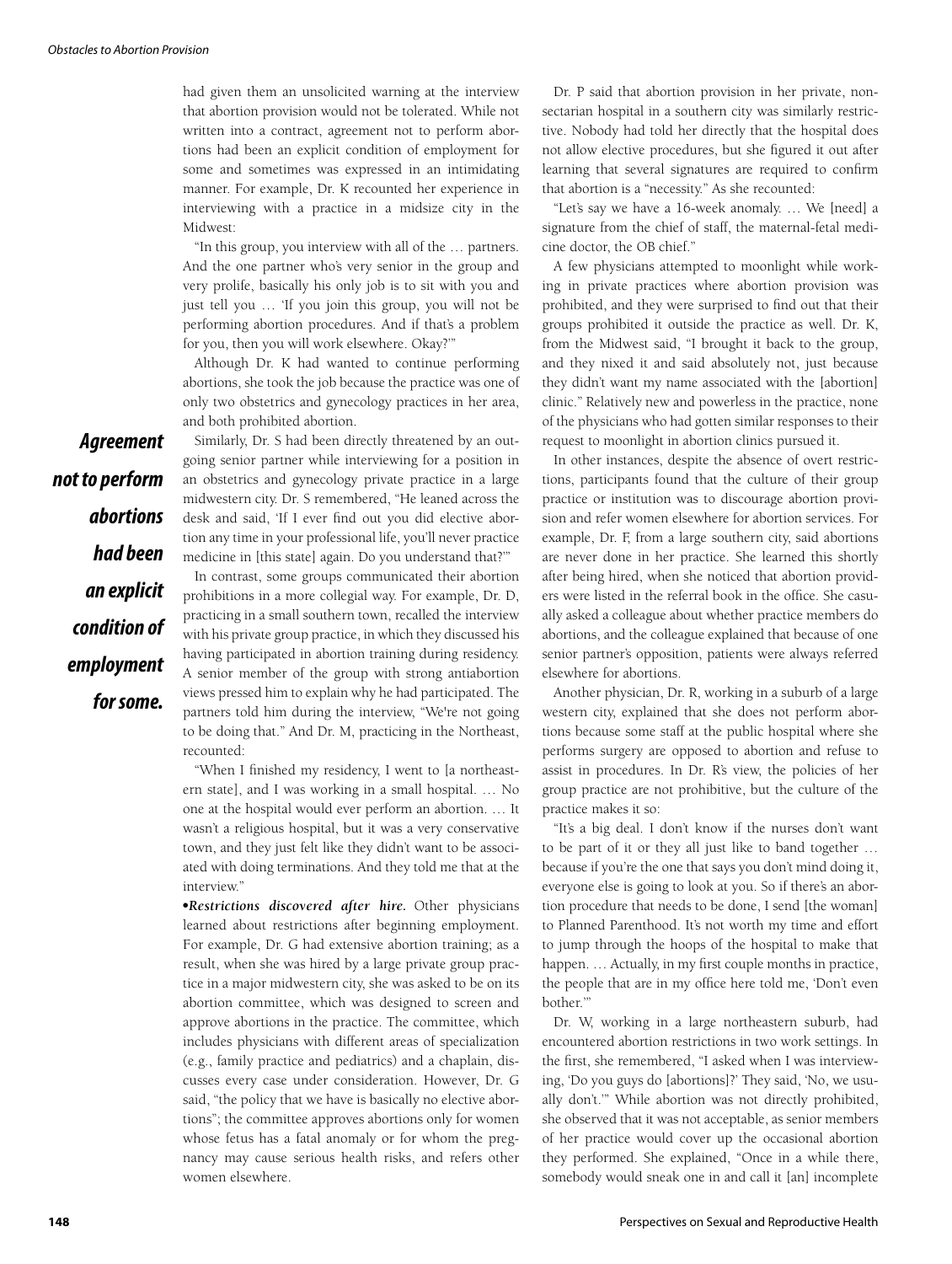miscarriage, [because] bleeding they can use as an excuse. But it really was termination. … I maybe saw one or two cases the whole five years I was in that practice." In her new practice, Dr. W said she was told that abortions are performed only when medically indicated and that women are otherwise referred elsewhere for the procedure.

# **Peer Relationships**

Some doctors experienced conflict regarding abortion within their private group practices. These participants reported that they tended to avoid performing abortions, or minimized the number they provided, so that they would not provoke conflict. For example, Dr. G recounted a case that made her aware of how she would have to adjust her practice to minimize conflict. One of her patients was carrying a fetus with a fatal anomaly and wanted to have an abortion by inducing labor. Dr. G scheduled the procedure, but two of her partners who were scheduled to be on night call for the practice became upset when they learned they might need to care for a patient undergoing an induction. Dr. G had been unaware that these particular colleagues would not participate in abortion care for any reason. She explained that the procedure "ended up getting changed to another day, but it brought to my attention there are definitely partners who won't do it at all. You really need to communicate if you're going to set up something on somebody else's call day."

Dr. D, practicing in a small southern town, recalled a time when he and his colleague strongly disagreed about making an abortion referral for a hospitalized patient. Dr. D's senior colleague confronted him somewhat angrily for making the referral and told him that he had gone to the patient directly to try to talk her out of having the abortion. Dr. D recalled the interaction:

"I said, 'Listen, we clearly are going to disagree on this topic and not change our minds about it. … I appreciate your opinion, and … I expect you to appreciate mine.'"

Dr. D is prochoice, but except in that one instance, he has tried to avoid any discussion of abortion with practice members, "You still have to work and get along with these people. … There's only so much upstarting that you can do, especially without having a lot of your own patients yet. So I have remained fairly quiescent about it."

Dr. H, practicing in a small town in the West, noted that conflict over abortion has been known to divide practices. "I have heard about practices where … those that were not [performing abortions] had the issues with those who were performing them, and the practice ended up splitting over it." Dr. H implies that in some cases, physicians end up practicing with like-minded colleagues as a result of such conflict.

## **Institutional Restrictions**

Physicians working for large HMOs or health networks, both religiously affiliated and nonsectarian, can find themselves without the autonomy to decide whether to provide abortions. Catholic health networks, which account for have a very strong [Catholic] health care system that has a lot of tentacles through the community. … Even though you have an independent practice, they own the building, and they refuse to allow you to do abortions—even if it's in your own [private] practice. … There're several private groups associated with that facility, and so it makes it really tough."

one-sixth of hospital beds and yearly hospital admissions in the United States,<sup>12</sup> pose extensive restrictions on reproductive health care services provided within their proper-

Nonsectarian HMOs can effectively block abortion provision as well, but they do so usually for economic reasons rather than ideological ones. Dr. F, who worked for a large HMO in a western city, recalled, "I wasn't part of this, but at some point they decided to contract [abortions] out." Because of the low cost of abortion care in specialized clinics, such contracting out is common. It is further justified by concerns about conflict avoidance such as those discussed above. Dr. N, who worked for the same HMO but in a different city in the West, explained that the HMO sends women elsewhere for abortions and that the administration is "happy to not have to deal with" the issue:

*Conflict over abortion has been known to divide practices.*

"The chief of my department told me, 'I think everybody's just very relieved that we don't have to worry about this ourselves.' … And she's somebody who's actually a supporter, but she was relieved as the chief not to have to deal with … who was going to do [abortions], who wasn't going to do them, and whether the department had to be all in agreement about providing the service."

In yet another western city, Dr. V felt especially frustrated when her HMO employer decided to contract out abortion care. She had done a fellowship in abortion and family planning, and had hoped to offer those skills to her patients. She said, "I'm really dismayed about it. And I really love my job here, but it makes me kind of sad. Because I feel like I have this skill, I should be spreading it around." She looked into moonlighting, but her employer does not permit physicians to work outside the system.

### **DISCUSSION**

Our findings do not confirm the common assumption that physicians avoid abortion provision out of fear of violence or harassment.<sup>2–5</sup> Rather, the physicians in our study emphasized that professional obstacles—explicit and subtle practice restrictions and fear of repercussions from colleagues—hinder the integration of abortion into medical practice. Ultimately, the stigma of abortion and ideological disagreement are at the root of the policy restrictions and collegial strain surrounding abortion. However, our study illustrates that medical professionals face myriad challenges. First, physician autonomy has decreased substantially in the past few decades as a result of major structural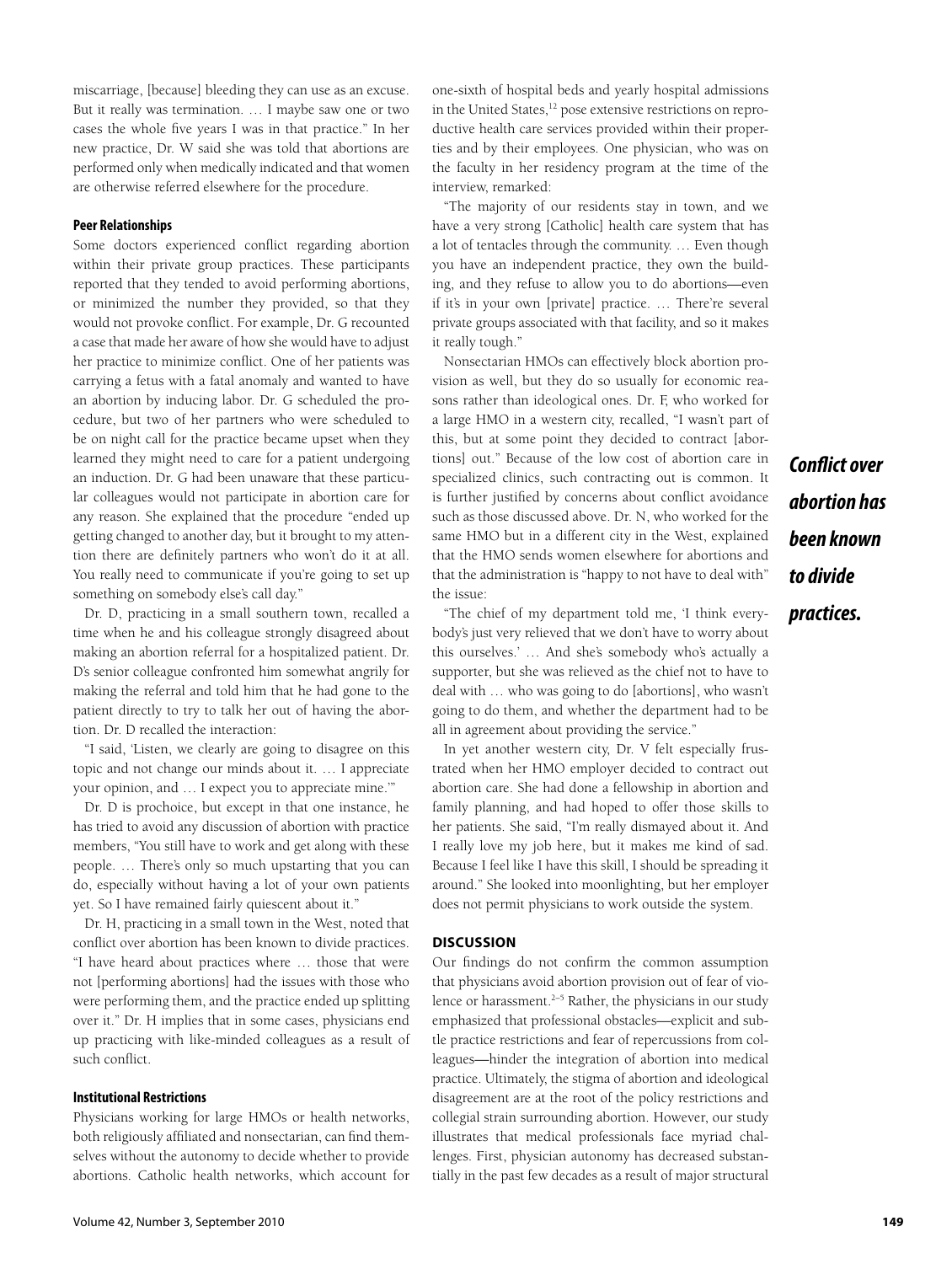shifts in health care financing under managed care.<sup>13,14</sup> Since the 1980s, physicians have rarely gone into practice alone, but have tended to join private group practices, large HMOs and academic institutions,<sup>15-17</sup> whose policies may dictate specifics of their practice. Second, those in charge of these larger organizational bodies and their practice policies must contend with market forces and the political environment within which they function. Therefore, even if they are not ideologically opposed to abortion, they may fear a loss of business due to the stigma and controversy that may surround abortion provision, and thus may contract out or refer out abortion care.

Our findings bring up two related questions: How can residency programs help physicians overcome the professional obstacles to integrating abortion into their practice? And how can programs equip physicians who want to provide abortions to do so outside of restrictive settings ideally without being forced to forgo other parts of their medical practice? One answer may be to explore how to prepare and support physicians as they make the transition from residency programs to practice. What kinds of information and resources might help them to continue performing abortions if they so wish? The explicit prohibitions described by our study participants suggest that perhaps graduating residents might benefit from instruction on skills needed for contract negotiation or on leadership skills related to conflict management and change of practice. Linking new physicians with colleagues and community members who support abortion provision may also be beneficial.

Finally, residency programs may want to adopt values clarification curricula. Such curricula would give residents the opportunity to identify their moral boundaries around the care they deliver, to articulate their beliefs regarding abortion and to learn about others' beliefs. In doing so, they would help physicians develop tolerance for practice diversity, as well as a nuanced understanding of distinctions between personal beliefs and professional obligations. Use of values clarification curricula could slowly change the culture of obstetrics and gynecology practice.<sup>18,19</sup>

#### **Limitations**

Our findings are based on an in-depth study of some 30 obstetrician-gynecologists from diverse backgrounds; they cannot be used to draw broad conclusions about a larger population, and they may have been influenced by a number of factors. Although the threat of violence was not a major deterrent to provision among our study participants, the May 2009 murder of an abortion provider may affect the experiences and decisions of physicians in practice in ways that are not reflected here. The study title, Assessment of the Impact of Abortion Training on the Careers of Obstetricians and Gynecologists, may have attracted physicians who are amenable to integrating abortion into their practice.

We do not believe that we have selected for physicians who have experienced disproportionately few or many obstacles to providing abortions. However, even if physicians experiencing obstacles were overrepresented in our sample, this would not necessarily undermine the study's findings. The research question was formulated in response to findings from a large national survey of obstetrician-gynecologists, which showed that only half of residents who intend to continue providing abortion after residency ultimately do so.<sup>1</sup> The aim of our study was to explore why and to describe some of the obstacles that physicians experience; we sought to contextualize these obstacles, rather than to quantify their occurrence. The strength of our qualitative approach is that it allowed deep and personal explorations of a wide range of experiences and distinctions within the group.

### **Conclusion**

The integration of abortion into medical practice can be prohibited or restricted in multiple ways, both overt and subtle. Even where abortion provision is not explicitly prohibited, new physicians may lack power to include it in their practices. The desire to avoid conflict is highly pervasive, but unsurprising, given the persistent controversy that profoundly affects physician behavior and patient care surrounding abortion.

#### **REFERENCES**

**1.** Steinauer J et al., Predictors of abortion provision among practicing obstetrician-gynecologists: a national survey, *American Journal of Obstetrics & Gynecology,* 2008, 198(1):39.e1–6.

**2.** Abortion: where are the doctors? editorial, *New York Times,* Oct. 13, 1994, <http://www.nytimes.com/1994/10/13/opinion/abortionwhere-are-the-doctors.html?scp=3&sq=abortion:%20where%20are% 20the%20doctors&st=cse>, accessed May 3, 2010.

**3.** Fausset RA, A history of violence on the antiabortion fringe, *Los Angeles Times,* June 1, 2009, <http://articles.latimes.com/2009/jun/01/ nation/na-abortion-violence1>, accessed May 3, 2010.

**4.** Harper CC, Henderson JT and Darney PD, Abortion in the United States, *Annual Review of Public Health,* 2005, No. 26, pp. 501–512.

**5.** Hinojosa M, Abortion providers under siege: Is this the new face of domestic terrorism? *Now on PBS,* June 12, 2009, <http://www.pbs. org/now/shows/524/index.html>, accessed May 3, 2010.

**6.** Jones RK et al., Abortion in the United States: incidence and access to services, 2005, *Perspectives on Sexual and Reproductive Health,* 2008, 40(1):6–16.

**7.** Wicklund S and Kesselheim AS, *This Common Secret: My Journey as an Abortion Doctor,* New York: Public Affairs, 2007.

**8.** Freedman LR, *Willing and Unable: Doctors' Constraints in Abortion Care,* Nashville: Vanderbilt University Press, 2010.

**9.** Donohoe M, Increase in obstacles to abortion: the American perspective in 2004, *Journal of the American Medical Women's Association,* 2005, 60(1):16–25.

**10.** Eastwood KL et al., Abortion training in United States obstetrics and gynecology residency programs, *Obstetrics & Gynecology,* 2006, 108(2):303–308.

**11.** Brotherton SE and Etzel SI, Graduate medical education, 2007–2008, *Journal of the American Medical Association,* 2008, 300(10):1228–1243.

**12.** Catholic Health Association of the United States, Catholic health care in the United States, 2009, <http://www.chausa.org/NR/rdonlyres/